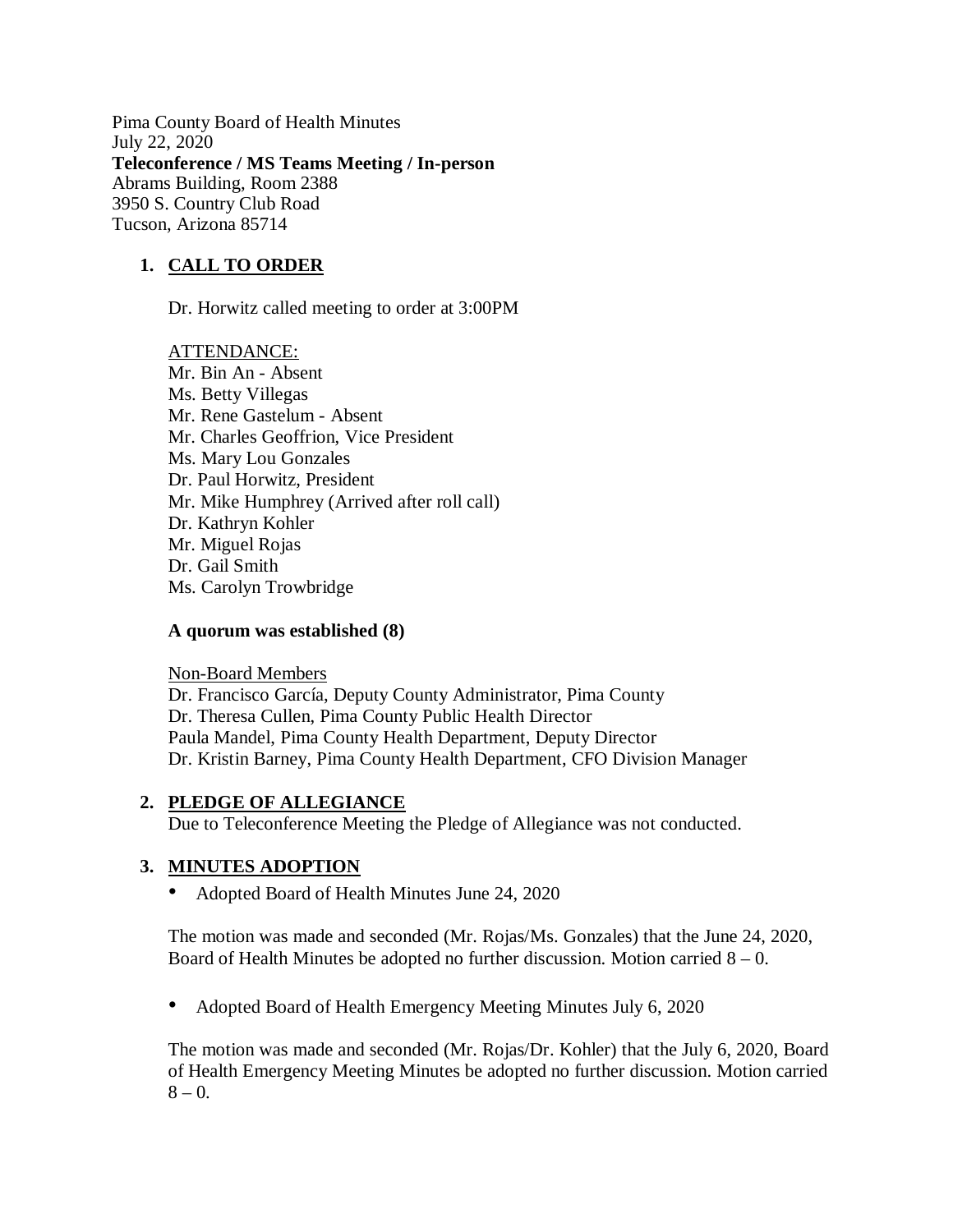Pima County Board of Health Minutes July 22, 2020 Page 2 of 6

### **4. DIRECTOR'S UPDATE**

- Dr. Cullen provided a COVID-19 update:
	- o Pima County Kino Event Center was set up as a PCR (nasopharyngeal) testing facility roughly 10 days ago.
	- o Appointments are scheduled online or by phone, and the site is seeing between 500-600 people per day.
	- o Positivity rates range from 7%-15%
	- o There is a high percentage of asymptomatic people testing positive, up to 20-30%
	- o Pima County will be standing up another testing site through ASU
	- o Committed to getting test result back within 24-48 hours. There are some issues and are working to accelerate test results.
- Dr. Cullen provided an update on case investigations:
	- o Internally have 14 people working on case investigations, which is insufficient due to the number of cases.
	- o Have asked the contractor, Maximus, to bring on case investigators; 6 who are being trained July 20-23 and will start work on July 24. An additional 17 case investigators have been requested.
	- o Each case is estimated to take 45-60 minutes, and the objective is to get a contact list.
	- o PCHD is hiring 120-140 contact tracers; 40 will start working the week of July 27, and the remaining will begin training the week of July 27. These additional contact tracers will also look at negative results to see if they can determine why people are testing as the belief is that some are contacts of other positive COVID positive individuals.
- Dr. Horwitz noted that the Kino testing process is impressive, but the results are timedelayed. He stated that contact tracing is severely jeopardized if there are significant delays in obtaining test results. Both Dr. Cullen and Dr. Garcia agreed that the delays do jeopardize the ability to effectively contact trace. Dr. Horwitz raised the question whether Pima County could incentivize or de-incentivize its contract(s) with various outside entities to stipulate more timely results. Dr. Cullen stated this was under consideration. He asked if the public should ask the testing site when the results will be given. Dr. Cullen advised that PCHD is providing communication materials with details and expectations to every lab in the county and are asking them to print and distribute it to every individual who gets tested. PCHD is also asking the state testing website to include more information that PCHD collects to have a more extensive list of test site information online.
- COVID numbers in Arizona have been about 2,000 cases per week the last report was about 2,300, but not all labs were counted.
- Some Epidemiology curves continue to go down.
- Hospitals are reporting they believe they are in a lull as more ICU beds are available.
- The surge line continues to move people around the state; there have been more than 1,900 transfers in the state with the vast majority coming from rural Arizona.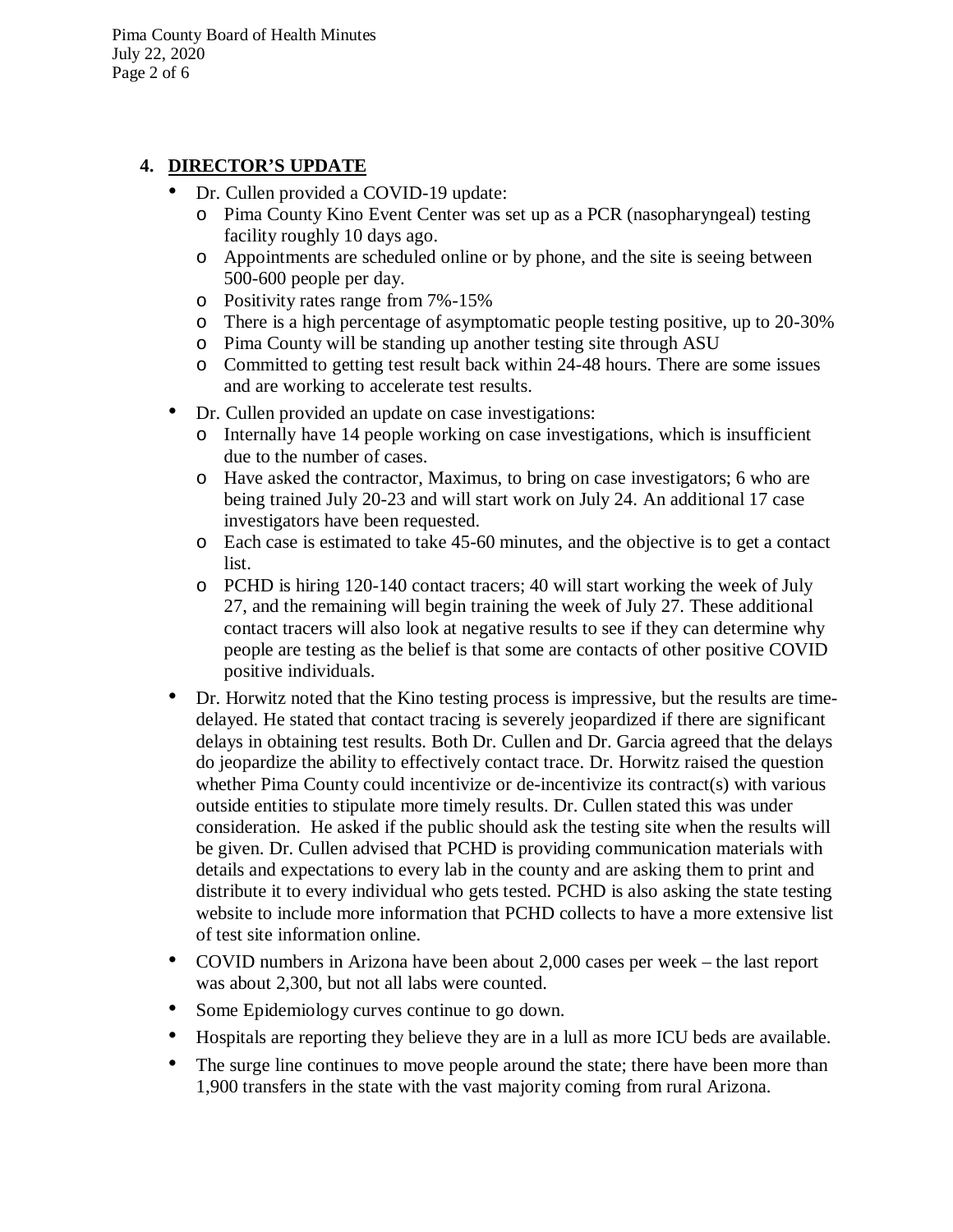Pima County Board of Health Minutes July 22, 2020 Page 3 of 6

- We may be seeing the impact of recent societal changes made.
- Pima County has adequate PPE but there is a shortage of small and medium gloves
- The State has urged counties who have overloaded warehouse to share with other counties that need supplies
- Have received 30 ventilators and more are on the way.
- Hospital capacity is high but not getting worse; we are still in the red, which is not good.
- The Pima County EOC has now been active since March, and PCHD is currently evaluating how to move from an acute response phase to a chronic disaster response phase.
- PCHD is working with schools to provide guidance on best practices and decisionmaking for reopening, as well as plans on how to support schools with PPE needs.
- Immunizations for back to school and flu season are a priority for PCHD, as well as getting ready for a COVID vaccine when it is available.
- The Consumer Health and Food Safety (CHFS) B2B initiative is working closely with Administrator Huckleberry and the business community in evaluating and providing oversight with the current bar closures.
- Dr. Smith asked what the Pima County mortality rate is. Dr. Cullen noted that it is higher than other Arizona counties and a study is being done to evaluate that. Dr. Garcia mentioned that the population age distribution in Pima County skews to the older age groups, while Maricopa County is skewed to younger age groups. The fatality rate in Pima County is 37.5% / 100K population, where Maricopa County is 36.61% / 100K population, and has gotten worse now. Additionally, the mortality rate among white, non-Hispanic populations is significantly higher in Pima County than it has been in other counties.

## **5. UPDATE REGARDING THE BOH'S FIVE PASSED MOTIONS (07/06/2020) AND CURRENT AND POSSIBLE FUTURE PIMA COUNTY RESPONSE/SACTIONS**

- Dr. Horwitz noted that these motions were not acted upon due to the other Pima County Board of Supervisors (BOS) members not having the information to review prior to their meeting on July 7, 2020 and was not formally posted on the Agenda so no action could be taken on these specific items.
- Supervisor Villegas reported that BOS Administrator Huckleberry indicated that the five motions are being reviewed, and that the BOS will determine how to move forward with the ones they feel are feasible and accomplishable. The goal is to have something on the August 17, 2020 BOS meeting agenda.
- Supervisor Villegas commented that the highest rate of Tucson COVID-19 cases seem to still be located on the south side. Different messaging to constituents is needed, the messaging needs to be right, and all mediums of communication need to be used to get people to listen. Supervisor Villegas and BOS Chair Ramón Valadez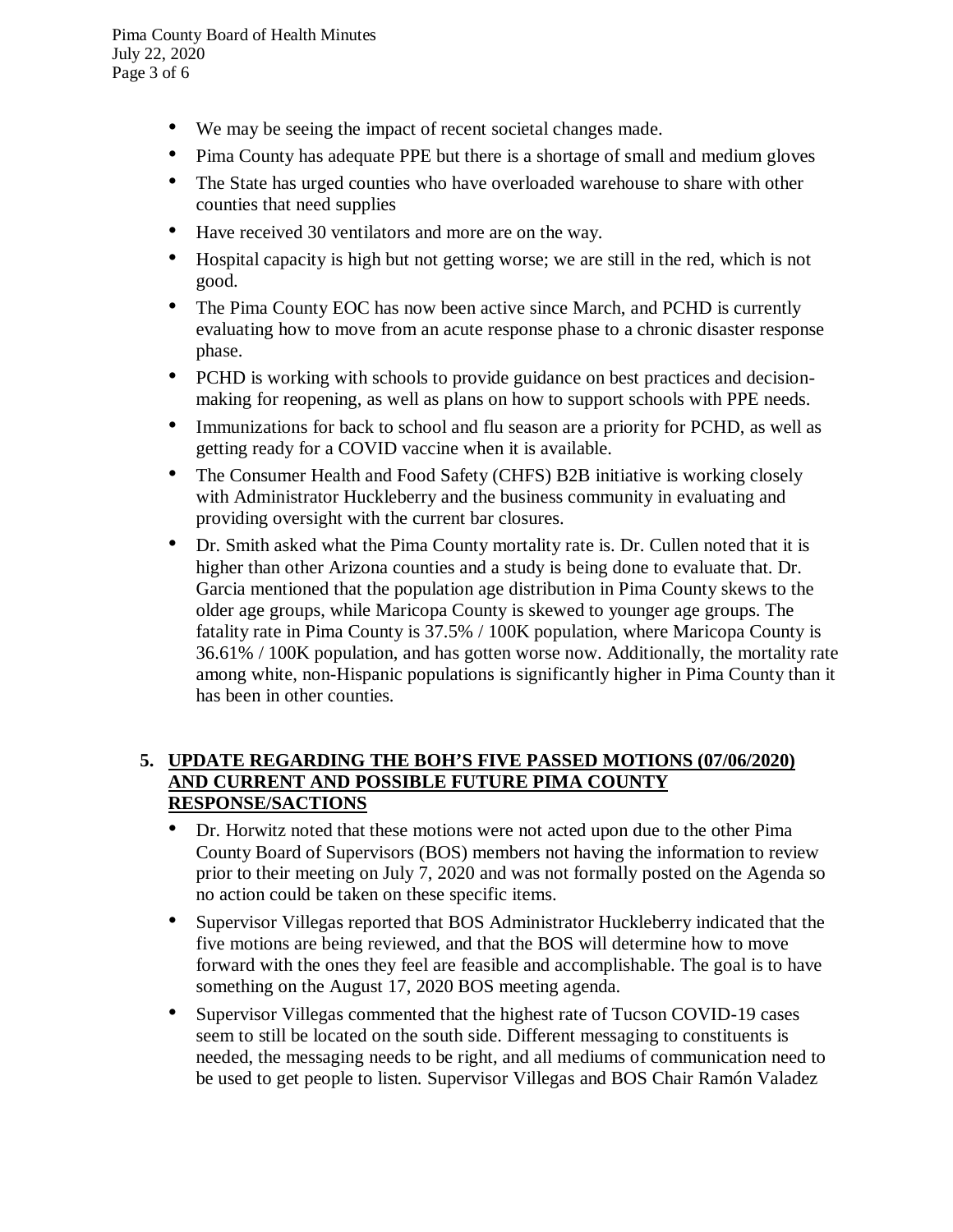will be meeting with community leaders to establish a task force, or commission, to advise what is missing in current messaging, and what can be done better.

- Supervisor Villegas noted that out of the five motions passed, the one that will be most difficult will be Motion 3, the recommendation to close bars in restaurants, as there is already a considerable amount of criticism and possible litigation directed at Pima County for doing more than the Governor's Executive Order does. The BOS is still looking at possibilities to move the motion forward.
- Dr. Horwitz recommended reaching out to Too Soon Arizona, a coalition of very established and respected community small business owners for assistance with this issue. Supervisor Villegas appreciates that recommendation, and will follow-up on that.
- Mr. Geoffrion thanked Supervisor Villegas for keeping the BOH concerns alive at the BOS meetings.
- Supervisor Villegas advised she will keep the BOH apprised of what motions may move forward.

# **6. FORMATION OF A PIMA COUNTY HEALTH DEPARTMENT ETHICS COMMITTEE**

- Dr. Barney discussed the Ethics Committee documentation provided for the BOH members review:
	- o Code of Ethics are the principles of ethical practice of Public Health and the guidelines for ethical decision-making.
	- o Policy of the Ethics Committee is the operating policy and procedures including purpose, outline of membership, and the term length and review process.
	- o Process Map provides detail on the review process.
- Dr. Horwitz advised that two BOH members are interested in serving on the Ethics Committee: Ms. Trowbridge and Mr. Geoffrion. Ms. Gonzales also indicated her interest but expressed concern regarding the number of members allowed to represent the BOH on the committee. Ultimately, Dr. Horwitz stated that this decision will be made by Dr. Cullen after she has the opportunity to review all documents and consult with her senior leadership at the Department.
- Ms. Mandel provided insight about best practices in setting up the Ethics Committee, focusing on the number of BOH representatives, and recommended that the BOH representative would rotate out on a yearly basis, allowing all interested members to cycle in the Ethics Committee rather than having multiple members at one time.
- Ms. Trowbridge inquired if the Ethics Committee would be just another barrier between the PCHD, the BOH, and the BOS.
- Ms. Mandel noted that the Ethics Committee is a community advisory group that presents the opportunity to gain more support and advocacy within the community, a place for community partners to voice concerns, have a discussion, and then present those concerns to the BOH. The BOH will determine the recommendation to be made to the BOS. Ms. Mandel also noted that having an Ethics Committee is an important component regarding the reaccreditation process for the PCHD.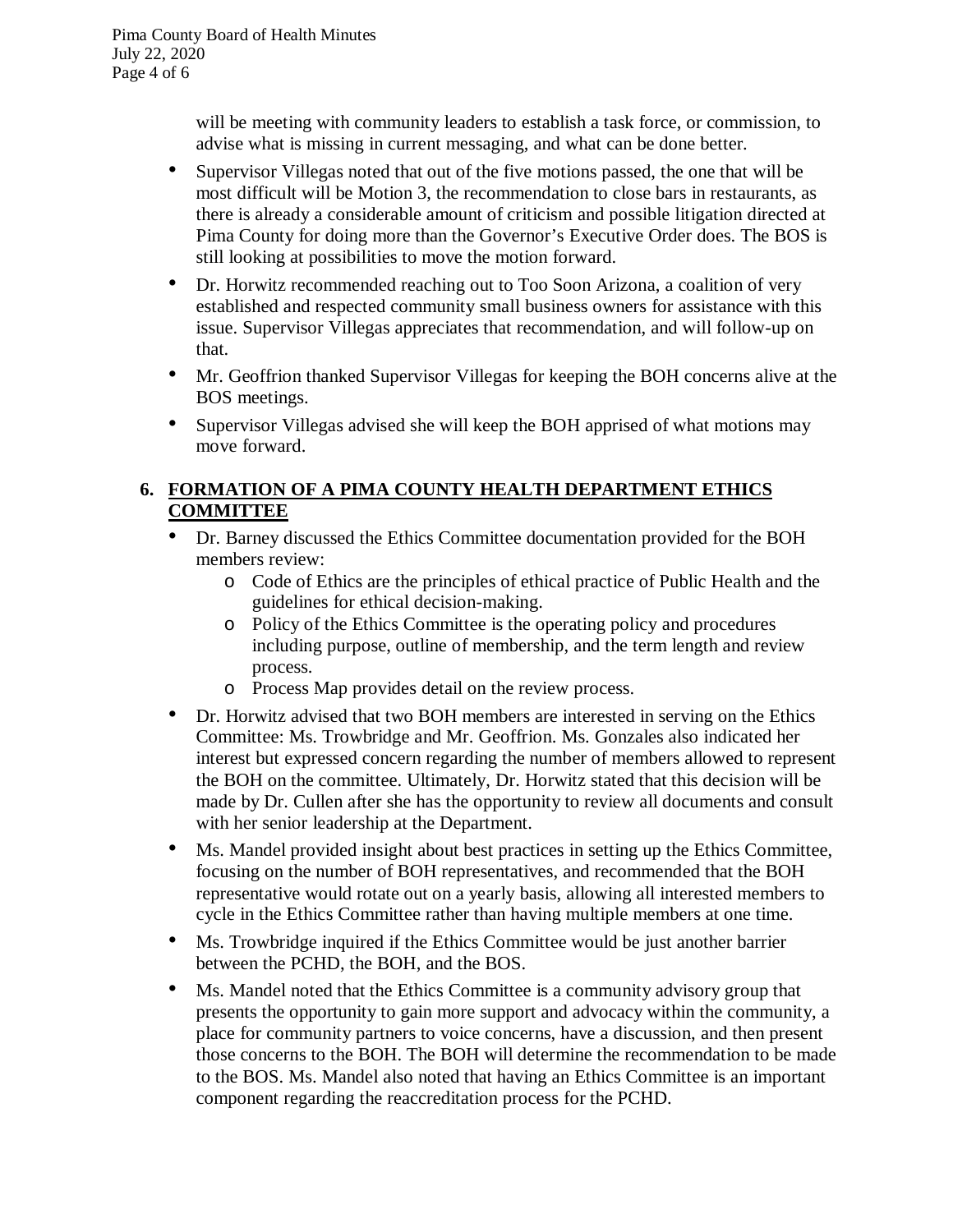- Supervisor Villegas agreed that the Ethics Committee is an advisory group for the BOH and not a decision-making body.
- Dr. Barney confirmed that the Ethics Committee would do an initial assessment of an issue to determine who that issue will be presented to. Depending what the issue is, recommendations from the committee would then be forwarded to the BOH and/or to Pima County administration for review.
- Dr. Cullen believes that PCHD will seek reaccreditation and will move forward with the conceptual model of an Ethics Committee as it is considered a standard for accreditation. Ms. Mandel suggested that Alan Bergen speak to the BOH about the Ethics Committee as regards reaccreditation.
- Dr. Cullen also requested that the PCHD be permitted to review the original plan for positions and then report back to the BOH. Dr. Horwitz agreed with Dr. Cullen's request that she review everything internally with senior leadership and report back to the BOH

### **7. AN ANALYSIS OF COVID-19'S IMPACT ON PIMA COUNTY DISTRICT 5 "THE PANDEMIC SHINES A LIGHT ON SOCIAL INEQUITIES" CONTINUING DISCUSSION/UPDATE**

- Supervisor Villegas reported that BOS will continue to look at what can be done now in the short-term to address the racial and inequality issues:
- BOS Chair Ramón Valadez and Supervisor Villegas are co-chairing a task force that may end up becoming part of a Latino outreach task force.
- Knows there are barriers to mobile testing so have added the possibility of pop-up testing to the report, for example using local churches in the area to make pop-up test events available to the public. The idea is to bring people out once for the opportunity to get a mobile vaccination at the same time as a COVID-19 test.
- Has recommended formation of a Racial Health Equity task force as a long-term program to address the inequities in Pima County, and is hoping that the Ethics Committee could look at that as well.
- Supervisor Villegas noted that a major issue in declaring racism a public health crisis is making sure to look at ways to mitigate the crisis by having an action item and addressing systemic issues and how to fix them.
- Mr. Humphrey asked if the Healthy Pima initiative can be dovetailed with Supervisor Villegas's plan to address these issues in all five supervisory districts.
- Supervisor Villegas would love to hear additional thoughts at the next BOH meeting.

# **8. NOMINATING COMMITTEE OF BOARD OF HEALTH OFFICERS REPORT**

• Dr. Smith reported that the Nominating Committee had a conference call with Mr. Geoffrion and Ms. Gonzales to review any and all individuals who offered interest in being on the BOH slate. The Nominating Committee recommended the following slate: Dr. Paul Horwitz, as President, and Mr. Geoffrion, as Vice President.